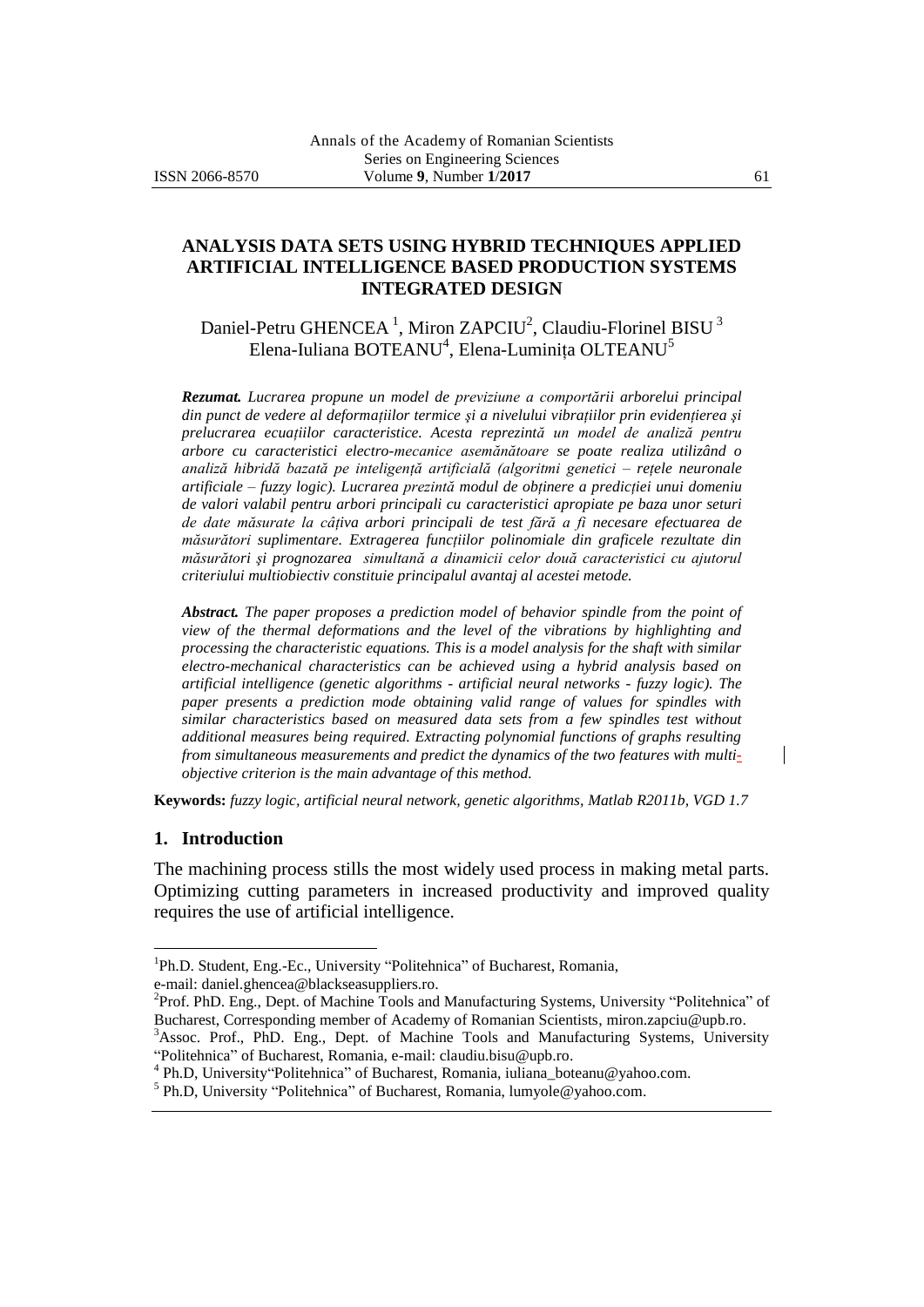Under these conditions, the occurrence of vibrations and the reduction of the life span of different components are inevitable.

For this purpose the reliability of the machine-tools spindle requires the application of methods based on genetic algorithms in order to optimize the dynamic and thermal characteristics.

Currently research forecasting the evolution of different phenomena and their parameters are based on equations that describe the theoretical point of view.

This prediction is made with components of artificial intelligence (Fuzzy Logic - FL, logic neutrosophic - LN, artificial neural networks - ANN, genetic algorithms - GA) or by hybridization with different chaining (FL-ANN-GA, ANN-GA-FL, FL-ANN, ANN-GA, FL-GA, etc.).

This research seeks to predict evolution by optimizing mathematical functions based on theory, so that the resulting graphs closely follow the shape and amplitude of the wave resulting from the measurements.

The use of the theoretical mathematical functions is used to optimize the process and planning stages of the elementary work units facing the fluctuations in time represented by the flexibility of the operations, the total number of machines allocated and the maximum number of operations per elementary work unit as well as the flexibility of the process [1].

To achieve thatis, a GA-ANFIS hybridization is performed, so in the first step the genetic algorithm (GA) is applied to the equation and the result is processed with an adaptive neuro-fuzzy inference system (ANFIS).

Mathematical equations are also used in the economy to predict cash flow [2]. The forecast is made by hybridization using fuzzy logic, genetic algorithms and a combination of two types of neural networks, namely traditional (single hidden layer) and higher order (more hidden layers). The genetic algorithm is applied to the upper-order neural network and it operates on the traditional neural network that is inserted into the fuzzy engine by the ANFIS method.

In contrast to the given examplesshown, this paper presents a different approach, in that the prognosis is based on the polynomial equation extracted from the graph obtained on the basis of the experimental measurements.

The modeling of the prognosis by extracting the polynomial function from the graph is characterized by a more accurate function interpolation than interpolation with a theoretical function, as all the non-determinant elements that can be described by the neutrosophic logic [3] are contained in the graph resulting from the measurements, a indeterminacy comprising, the known part and the unknown side [4].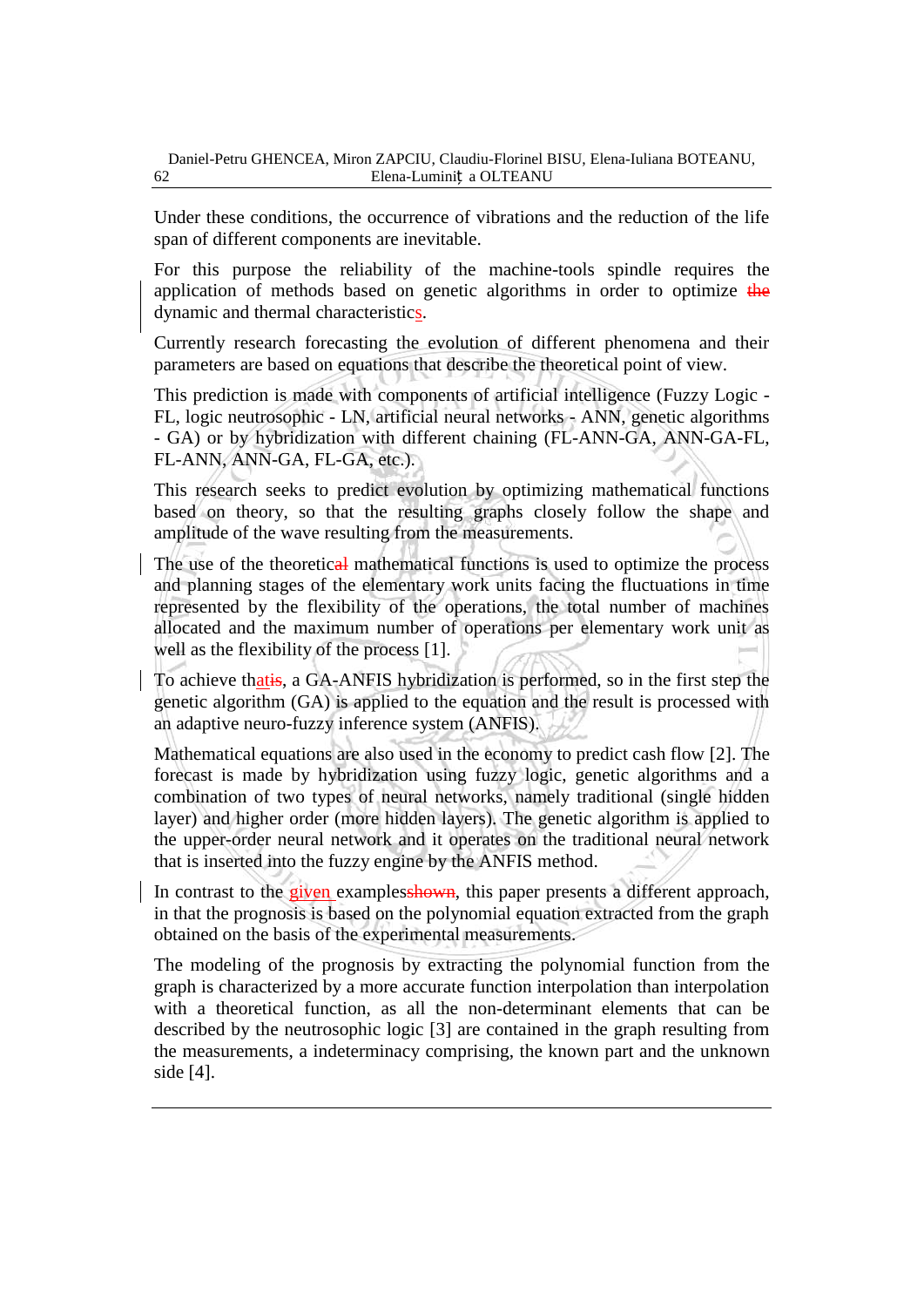#### **2. Research methodology**

The methodology introduces genetic algorithms (GA) to Artificial Neural Networks (ANN) and Adaptive Neuro-Fuzzy Inference System (ANFIS) to predict temperature/vibration front/back as a continuation and development of the methodology presented in [5].



Research objectives:

**Fig. 1.** Scheme of the algorithm.

 $O_{F}$ 

- 1. Defining the polynomials characteristic of the temperature/vibration front/back (12) for the three main spindles based on the data set obtained by measurements;
- 2. Formation of the General System of Polynomial Functions (GSPF). It is achieved by calculating the arithmetic meaning for each individual characteristic (FT, BT, BV FV) of the three spindles, resulting in four polynomial function.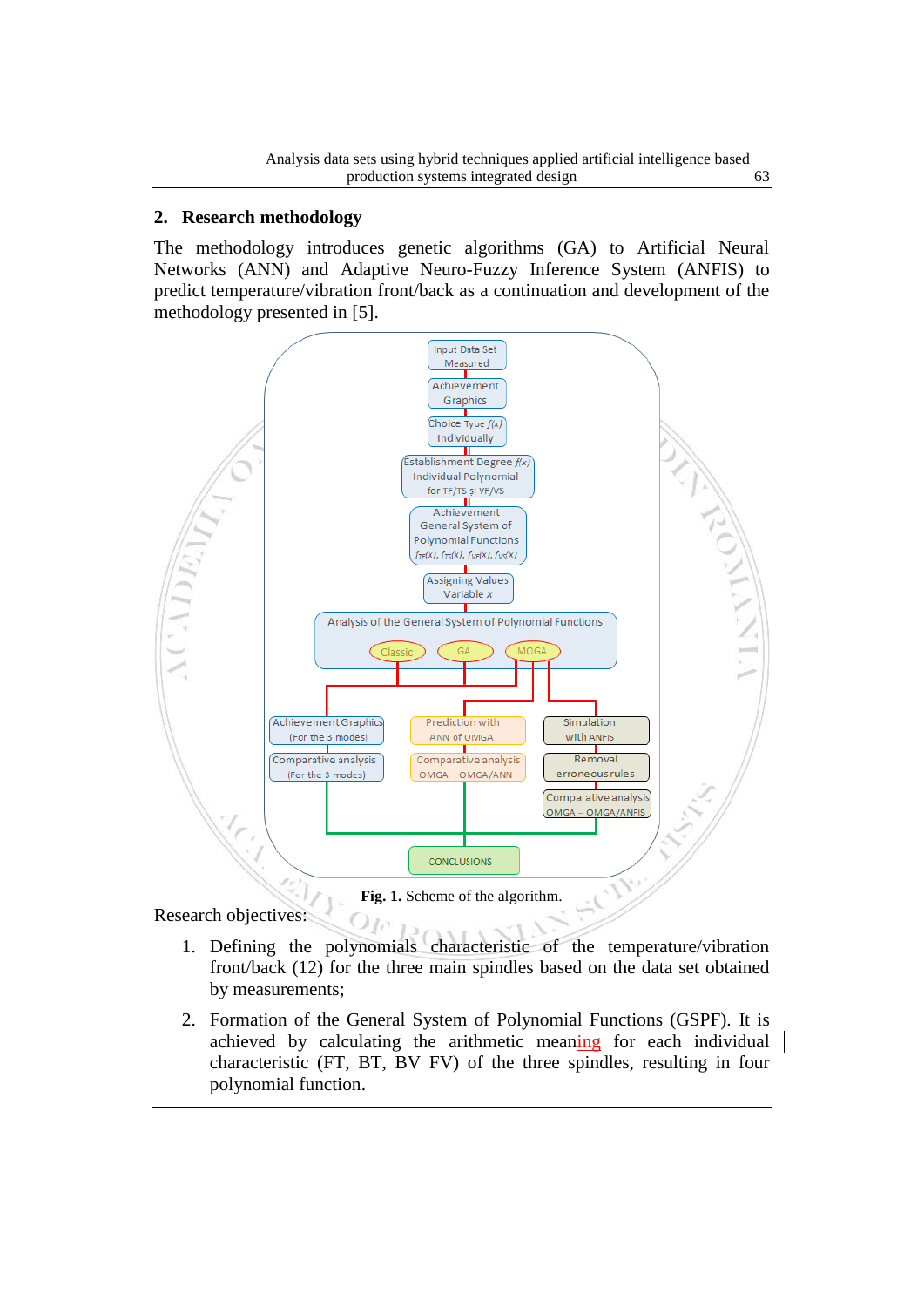- 3. General System of Polynomial Functions (GSPF) analysis with classical genetic algorithms (GA) and multi-objective optimization using genetic algorithms (MOGA);
- 4. Comparative analysis for the three modes;
- 5. Hybrid analysis MOAG-ANN;
- 6. Hybrid analysis MOAG-ANFIS;



**Fig. 2.** Diagrams of three spindles for the measured values and those described in the extraction of the equations.

The test stand, the configuration of the three spindles, the equipment used and the measured data set are presented in [5].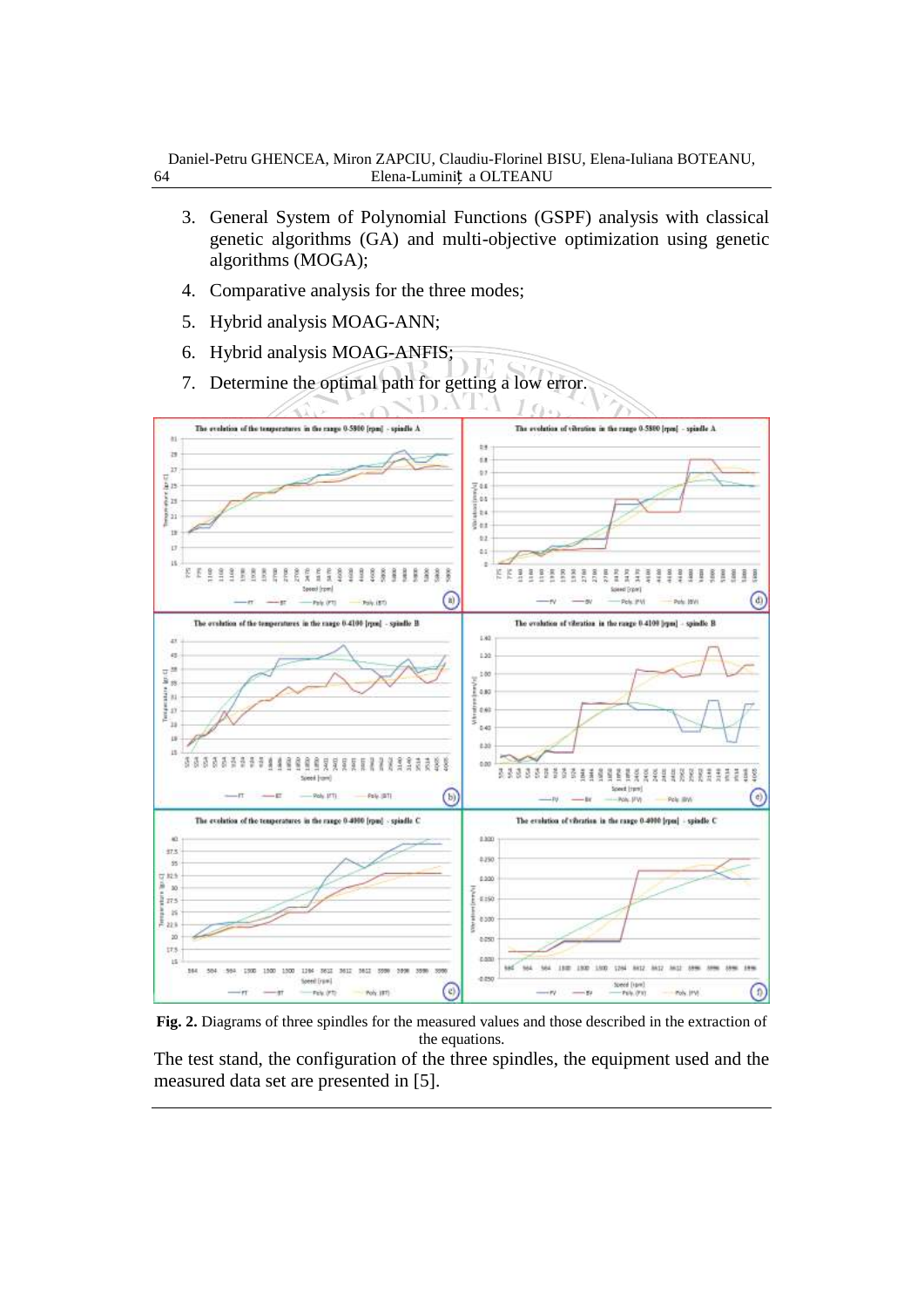Based on measured values for temperatures/vibrations front/back, there are 12 graphs for the three spindles, with the following notations:

- $\&$  temperature in front FT; temperature in back BT;
- $\&$  vibration in front FV; vibration in back BV;

The degree of polynomial function is chosen in such a way that the graph describing it is as accurate as possible to the chart made on the basis of the measurements.

Following the operations, we obtain the general polynomial function system (Table 1) describing the temperature/vibration front/back characteristics.

**Table 1.** The general system of polynomial functions for temperatures/vibrations front/back

| $y_{FT} = 0.0024 x^3 - 0.09967 x^2 + 2.642733 x + 14.55863$                                   |  |
|-----------------------------------------------------------------------------------------------|--|
| $y_{\text{RT}} = -0.0001x^4 + 0.00475x^3 - 0.09587x^2 + 1.904267x + 16.223$                   |  |
| $y_{\text{rv}} = 0.000001 x^5 - 0.000043 x^4 + 0.0005 x^3 - 0.00087 x^2 + 0.00923 x + 0.0105$ |  |
| $y_{\text{av}} = 0.0000001 x^5 + 0.000008 x^4 - 0.0003 x^3 + 0.0065 x^2 - 0.01447 x + 0.0269$ |  |
|                                                                                               |  |

# **2.1. Classic analysis**

In Matlab R2011b, functions are written in the Editor and in Command Window we assign values to *x* in the range  $1 \le x \le 33$ .

Keep study results for  $6 \le x \le 24$ . For other values of not satisfied one of the conditions of operation of the main shaft orthe temperature: $-25^{\circ}$ [C]  $< t < 55^{\circ}$ [C]

or range-of vibrations  $0 < 2.8$   $\left[ mm/s \right] < 4.5$   $\left[ mm/s \right]$ .



without optimization solutions.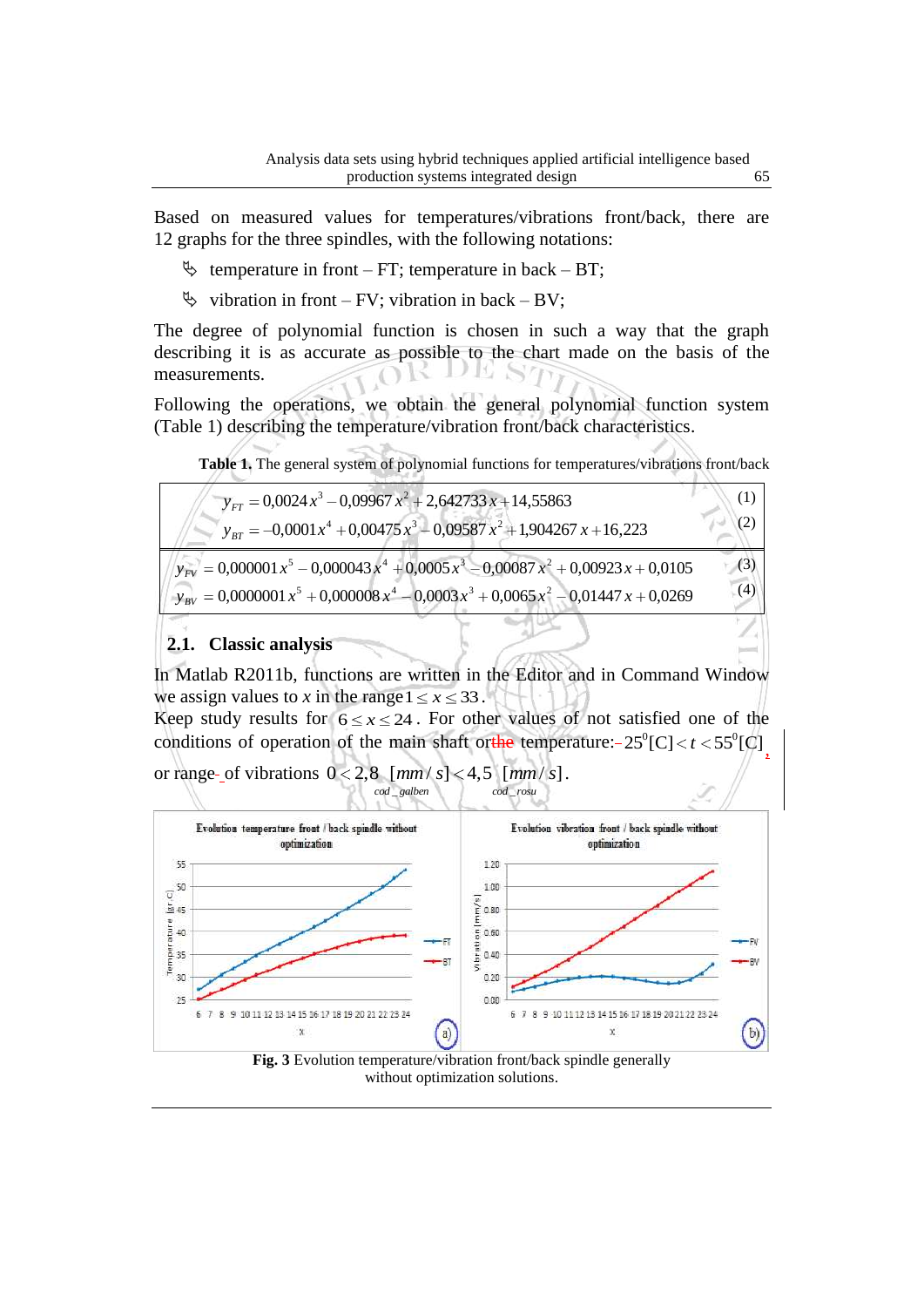The graph in Fig. 3 a) / b) shows a processing by approximating the average per portion of the equations describing the graphs shown in Fig. 2 (a), b), c)) / (d), e), f)), synthesizing a possible evolution of temperatures/vibrations.

### **2.2. Analysis using genetic algorithms**

For this mode of analysis, polynomial functions (Table 1) are used as a function system.

*Command Window* launches the *Optimtool* command to access the *Solver* type. From the Solver bar choose ga - *Genetic Algorithm.* The settings are as follows:



optimization using genetic algorithms.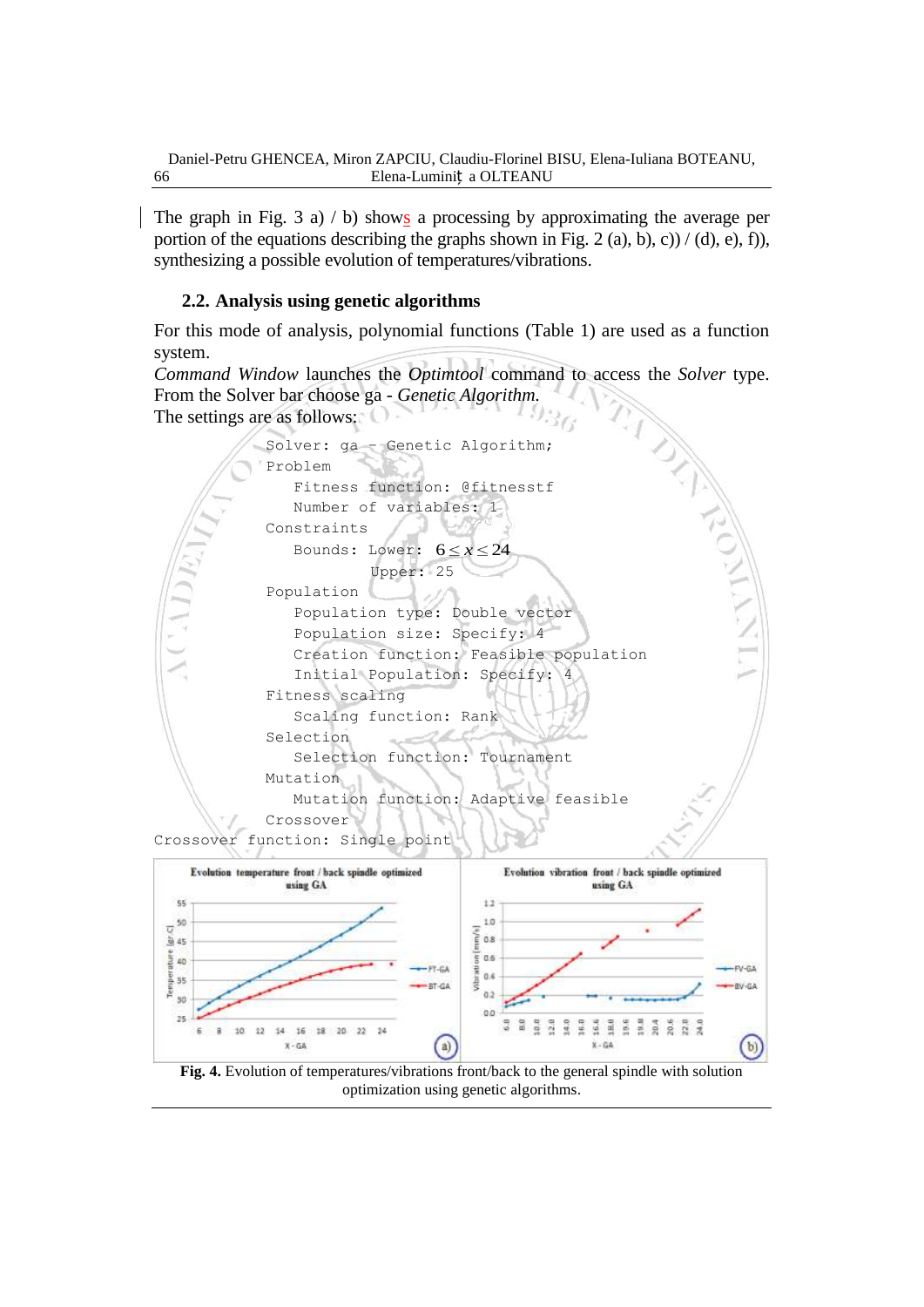For *x*, integer values were assigned in the range [1, 25]. For *x* values in intervals [1, 5] and [10, 19] it is noted that the genetic algorithm begins to perform a wide area scan to find optimal solutions. For example, for  $x = 1$ , the algorithm finds solutions for values  $x$ -GA = 4 for all 4 functions (FT, BT, FV and BV), so search from 3 orders of superior to 7-8. The rest of the values obtained are the same as those obtained without optimization.

It is noted that in the graph of Fig. 4 a) is almost identical to the graph in Fig. 3 a) for the front temperature and for the back temperature the difference lies in the approximate temperature for  $x = 24$  and  $x = 24.8$ . In this case, there is an intention of the genetic algorithm for solution zonal solution.

On the graph in Fig. 4b) for both the search vibrations tend solutions zone. The trend of the back vibrations is characterized by the appearance of 3 levels, from which the algorithm scans a larger area, so the linear trend shown in the graph Fig. 3 b). The trend of the front vibrations in Fig. 4 b) has a similar character represented by 4 levels but with slight deviations from the trend in the graph in Fig. 3 b). In conclusion, the graph trend  $\frac{\text{in}}{\text{tr}}$  Fig. 4 b) attempts to emulate the trend graph Fig. 3 b).

| <b>Characteristic</b>     | <b>Raore</b> a binimation results using generic argumninis<br><b>Temperature</b>                                                                                                                                                                                                                                                                                                                                                                                                                                                                                                                                      | <b>Vibration</b>                                                                                                                                                                                                                                                                                                                                                                                                                                                                                                                                                                                                                                                            |
|---------------------------|-----------------------------------------------------------------------------------------------------------------------------------------------------------------------------------------------------------------------------------------------------------------------------------------------------------------------------------------------------------------------------------------------------------------------------------------------------------------------------------------------------------------------------------------------------------------------------------------------------------------------|-----------------------------------------------------------------------------------------------------------------------------------------------------------------------------------------------------------------------------------------------------------------------------------------------------------------------------------------------------------------------------------------------------------------------------------------------------------------------------------------------------------------------------------------------------------------------------------------------------------------------------------------------------------------------------|
| <b>GA</b>                 | <i>(for x=6 and x=24)</i>                                                                                                                                                                                                                                                                                                                                                                                                                                                                                                                                                                                             | (for $x=6$ and $x=24$ )                                                                                                                                                                                                                                                                                                                                                                                                                                                                                                                                                                                                                                                     |
| <b>Best fitness</b>       |                                                                                                                                                                                                                                                                                                                                                                                                                                                                                                                                                                                                                       | The optimum value is obtained in 3 generations                                                                                                                                                                                                                                                                                                                                                                                                                                                                                                                                                                                                                              |
| <i>Distance</i>           | The average distance between<br>individuals is 0, and is maintained<br>constant throughout the analysis;                                                                                                                                                                                                                                                                                                                                                                                                                                                                                                              | The<br>distance<br>average<br>between<br>individuals in which the optimum value<br>is reached decreases from 1 for $x = 6$ to<br>0 for $x = 24$ ;                                                                                                                                                                                                                                                                                                                                                                                                                                                                                                                           |
| Range<br><b>Selection</b> | The<br>of the<br>optimal<br>search<br>solutions decreases to 10 $\binom{0}{C}$<br>(zonal search range) for $x = 6$ , at<br>$0.085$ [ <sup>o</sup> C] (minimum<br>zonal<br>search) for $x = 24$ , so the search<br>time decreases 111.48;<br>of individuals<br>number<br>The<br>(parents) contributing<br>the<br>to<br>children is the same for both<br>situations. The contribution of the<br>first parent is maximum (5)<br>children - 83.33%), the second<br>has<br>minimum<br>parent<br>a<br>contribution (1 child - 16.67%<br>each). Parents 3 and 4 do not<br>contribute<br>optimizing<br>the<br>to<br>solution; | The optimum value is obtained in 3 generations<br>The search of the optimal solutions<br>decreases to 0.098 [mm/s] (search zone<br>range) for $x = 6$ , at 0.052 [mm/s] (search<br>zone minimum) for $x = 24$ , so the search<br>area decreases by 53%;<br>The number of individuals (parents)<br>contributing to the children are:<br>For $x = 6$ , the contribution of<br>⋗<br>the first parent is maximum (4 children -<br>66.67%), the second parent has a<br>minimal contribution (2 children<br>33.33%) and parents 3 and 4 do not<br>contribute to optimizing the solution;<br>For $x = 24$ , the contribution of<br>➤<br>the first two parents is equal (3 children |
|                           |                                                                                                                                                                                                                                                                                                                                                                                                                                                                                                                                                                                                                       | each) and parents 3 and 4 do not<br>contribute to optimizing the solution.                                                                                                                                                                                                                                                                                                                                                                                                                                                                                                                                                                                                  |

**Table 2** Simulation results using genetic algorithms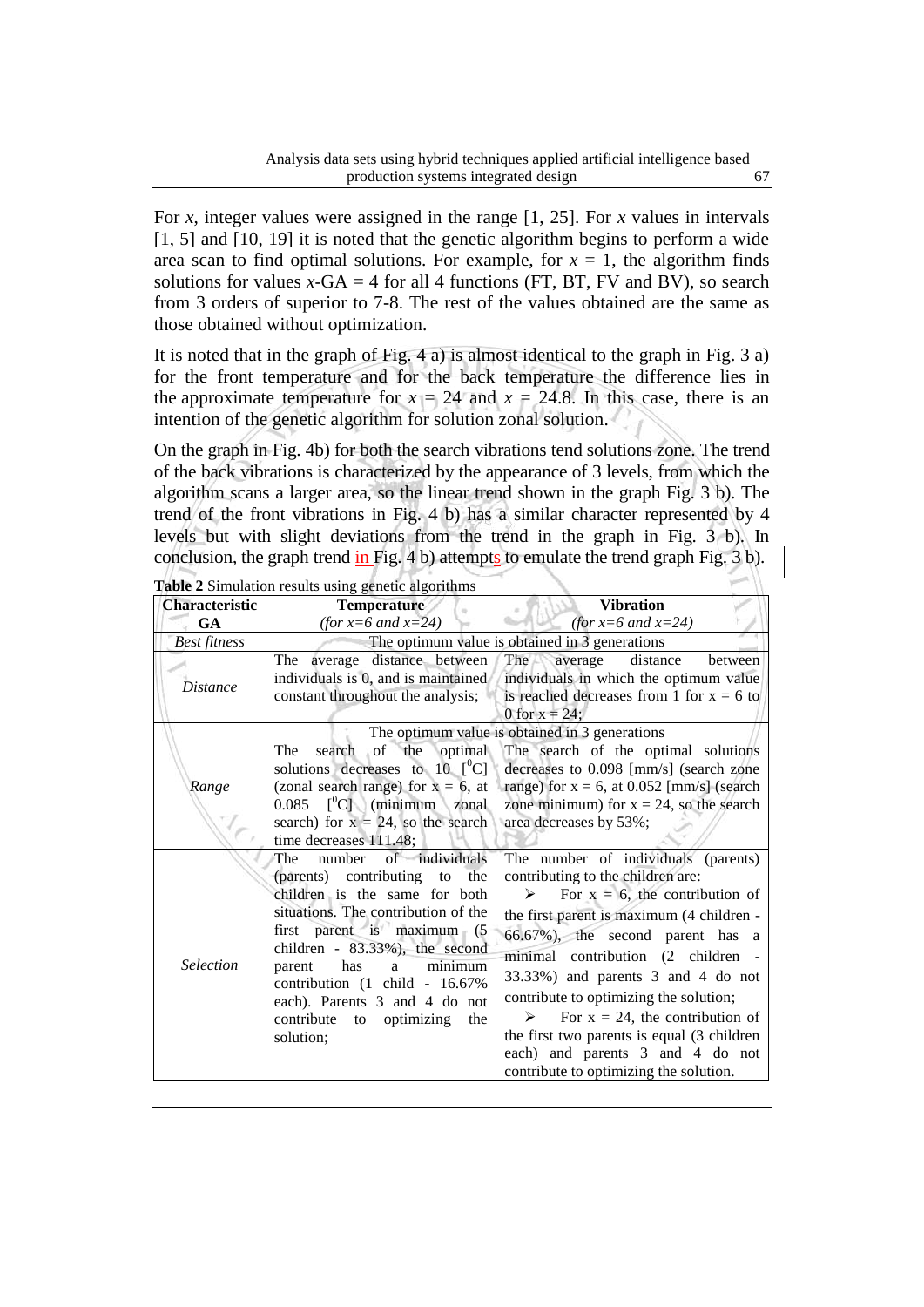

#### **2.3. Analysis with multi-objective optimization using genetic algorithms**

**Fig. 5.** Evolution temperatures/vibrations front/back to the general spindle using multi-objective optimization with genetic algorithms.

Applying the general system of polynomial functions (equations  $(1)$ – $(4)$ ), describing the general spindle, multi-objective optimization using genetic algorithms, the graphs in Fig. 5.

In the case of the graph characteristic temperatures of Fig. 5 a) is the generation of more precise solutions on local areas, that is to say, on the portions of the graphs of the main spindle studied. The graph in Fig. 5 a) better characterizes the starting area of Fig. 2 a), the middle area of Fig. 2 b) and the end region of Fig. 2 c).

We see a very good improvement of the results from the approximations presented in Fig. 3 a) and Fig. 4 a).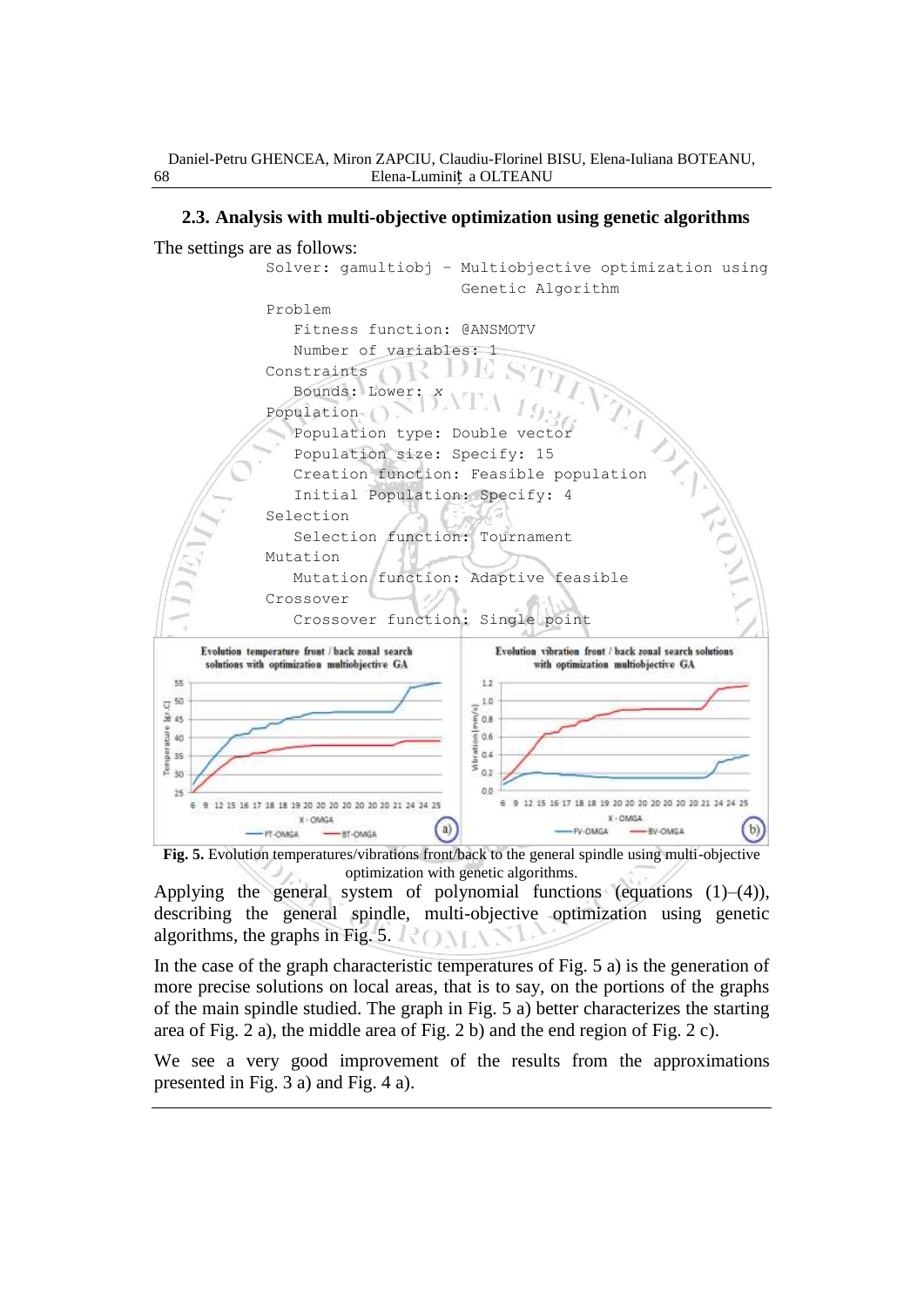In the case of multi-objective optimized vibrations using genetic algorithms (Fig. 5b)) the trends of the front / back vibrations approach the evolution of the real trends presented in Fig. 2 d), e) and f). This graph is the result of 59 solutions found for the same number of values of x, respectively 19.

From the point of view of evolution on the characteristic domain of each spindle, it is observed that the trend of the graph Fig. 5 b) the back vibrations (red line) approach the most from the real evolutions shown in Fig. 2 d), e) and f).

The front vibrations (blue line) have a less accurate trend due to the large discrepancies in the individual vibrations of the spindle.

## **2.4. Predicting the results of equations modeled with genetic algorithms using artificial neural networks**

The prediction of main spindle behavior when we have partial results obtained through multi-objective optimization using genetic algorithms is achieved with the Visual Gene Developer 1.7 - VGD (Build 763 - 11 Aug 2016) developed by the Department of Chemical Engineering and Materials Science - University of California-Davis, which is based on a standardized learning algorithm with backward propagation [6]. G.  $-1104$ 

| Topology setting<br>Parameter | Value           | Training setting<br>Parameter          | Value                    |  |
|-------------------------------|-----------------|----------------------------------------|--------------------------|--|
| Number of input variables     | Ŧ               | Learning rate                          | 0.01                     |  |
| Number of output variables    | 4               | Momentum coefficient                   | 0.1                      |  |
| Number of hidden laver        | 5               | Transfer function                      | Hyperbolic tangent       |  |
| Node # of 1st hidden layer    | $-10$           | Maximum # of training cycle            | 7500                     |  |
| Node # of 2nd hidden layer    | 10              | Target Error                           | 0.00001                  |  |
| Node # of 3rd hidden layer    | 10              | Initialization method of threshold     | Random                   |  |
|                               |                 |                                        |                          |  |
| Node # of 4th hidden layer    | 10 <sup>1</sup> | Initialization method of weight factor | Random                   |  |
| Node # of 5th hidden laver    | 10 <sup>°</sup> | Analysis update interval (cycles)      | 500                      |  |
|                               |                 | <b>Training status</b>                 |                          |  |
|                               |                 | Parameter                              | Value                    |  |
|                               |                 | Total cycles<br>Sum of error           | 7501<br>0.00238008890301 |  |
|                               |                 | Avg error per output per dataset       | 0.00002125079378         |  |
|                               |                 | Started on                             | 12/8/2016 3:27:55 PM     |  |

**Fig. 6.** Configuring artificial neural network using Visual Gene Developer 1.7 software.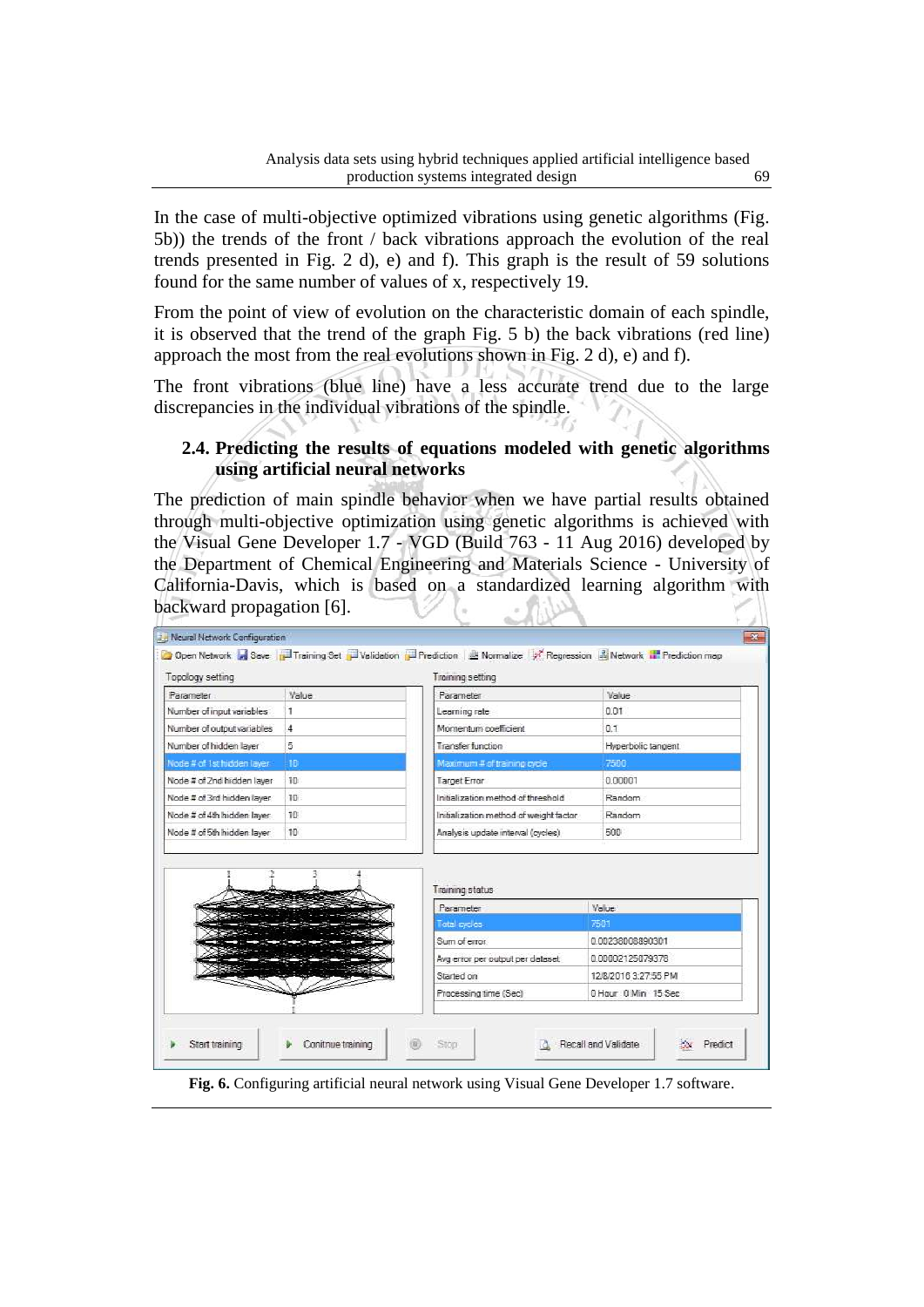We construct the artificial neural network with VGD having its input variable as its values  $x \in [6,24]$  and as the output temperature/vibrations front/back, so we will have 1 input variable and 4 output variables.

Visual Gene Developer works with series of closed-ended numbers [-1, 1], therefore the values of each parameter of the dataset need to be scaled down so as to obtain subunit series and the results will be multiplied corresponding to the demultiplication factor for each parameter of the data set.

Regression coefficient (*R*) is optimally valued at:  $R_{gen\_optim} = 0.93$  .

The settings for which the best results are obtained are:



In Fig. 7 there is a uniform distribution on the field of the data series, which provides good results.

Very good results are obtained by grouping the set of data to extreme fields of the domain [5, 7].

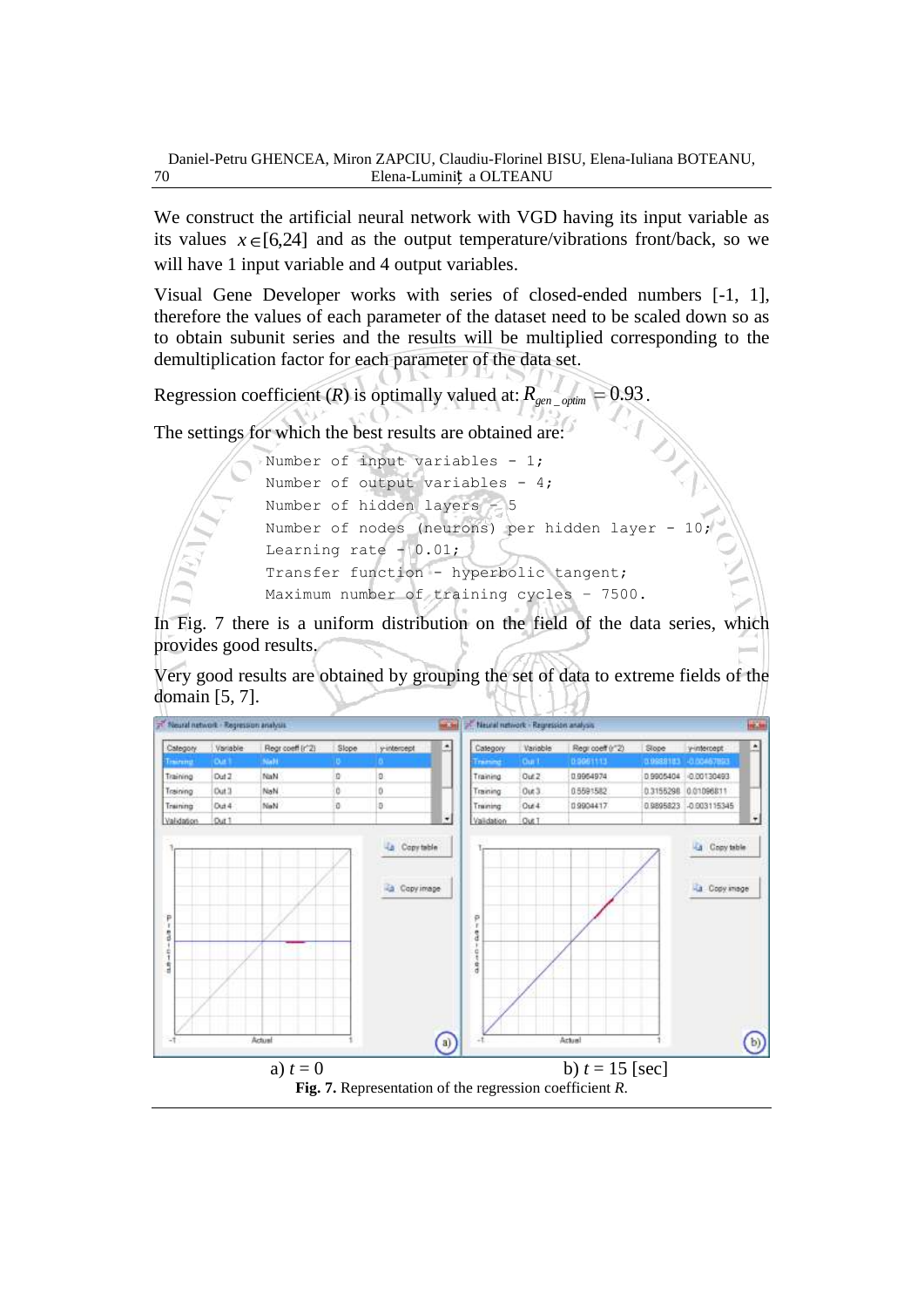In Fig. 7 (top table of the image) contains information about regression slope coefficient for the four output variables (FT, BT, FV and BV).

From his analysis we note that for FT, BT and BV,  $R_{\text{gen}}$   $_{\text{optim}} = 0.93 < 0.99$ , good coefficients are obtained  $R_{gen\_optim} = 0.93 \lt 0.99$ , good, so the series of data obtained is close to reality.

If FV has ving  $R_{\text{gen\_optim}} = 0.93 > 0.56$ , satisfactory data are obtained.



In the case of front temperatures (Fig.8a), it is observed that the prediction with ANN is achieved by sub-evaluation (2.94%) and over temperature back temperatures (3.5%) than those obtained with MOGA, but following the trend. Rear vibrations (Figure 8b)) are achieved by sub-evaluation (2.32%) with ANN following the trend. Front vibrations are overvalued with ANN for  $1 \le x \le 20$ with tracking the MOGA trend and for  $20 < x \le 29$  are sub-estimated with a strong tendency to increase the distance between the trends, the average of this pair being 9.04%. On the whole, we have an overvaluation of 0.8%, for vibrations an sub-valuation of 5.68% and for the whole main spindle we have an subestimation of 5.4%.

### **2.5. Predicting the results of equations modeled with genetic algorithms using neuro--fuzzyyyz hybrid techniques (ANFIS)**

ANFIS prediction is a hybrid system consisting of artificial neural networks (ANN) and fuzzy logic (FL) [8], which leads to genetic algorithms with the prediction optimization [9].

It is observed (Fig. 9.) that the initial data and the error coincide.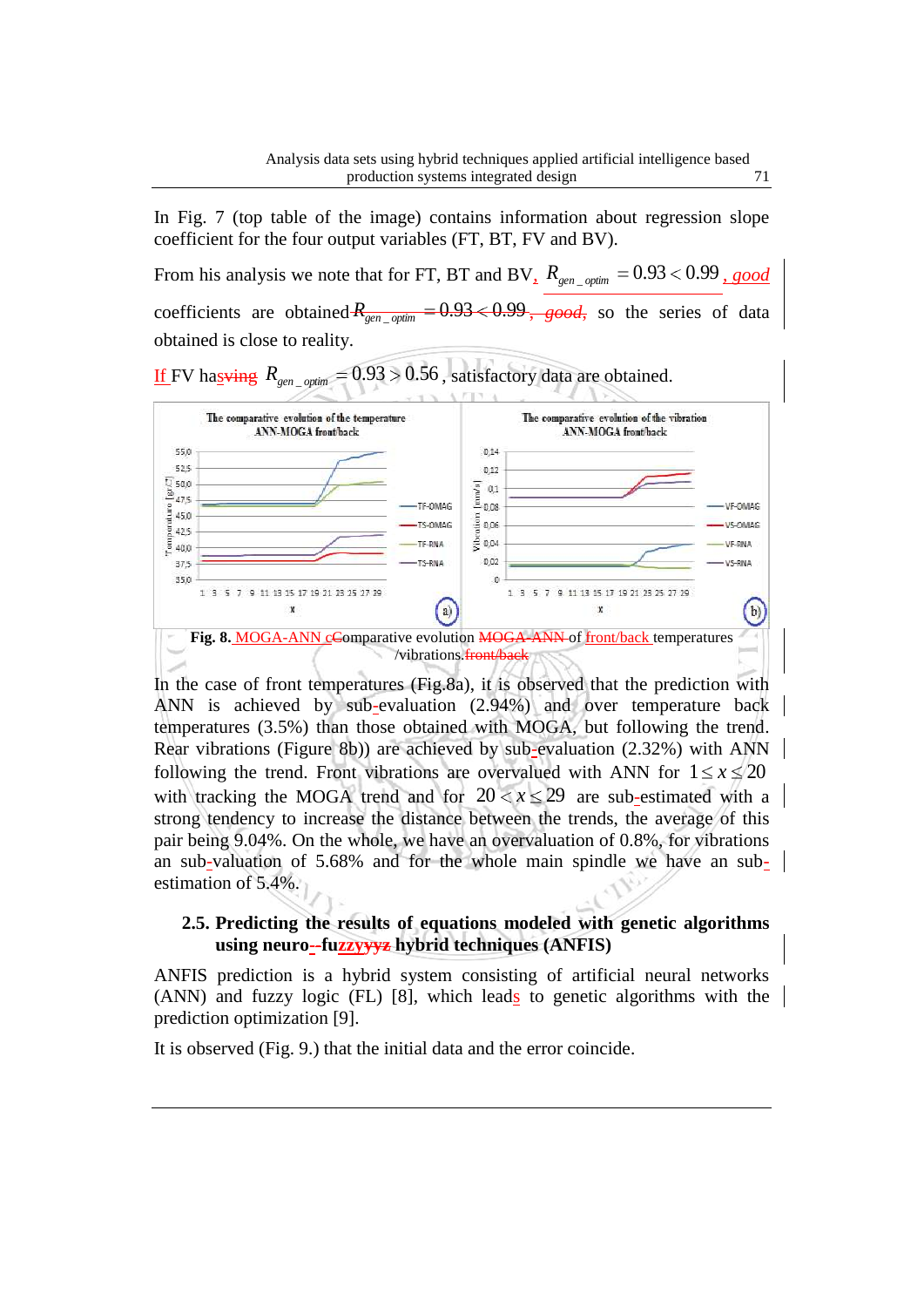Daniel-Petru GHENCEA, Miron ZAPCIU, Claudiu-Florinel BISU, Elena-Iuliana BOTEANU, 72 Elena-Luminiț a OLTEANU

The artificial neural system looks for the lesser learning error. Thus, three situations can occur (Figure 10): overlap (maximum precision - low error) in the neighborhood (near the values underlying the analysis, medium accuracy – mean error) and outside (mimic precision - large error).



**Fig. 10.** Possible types of errors that occur during training.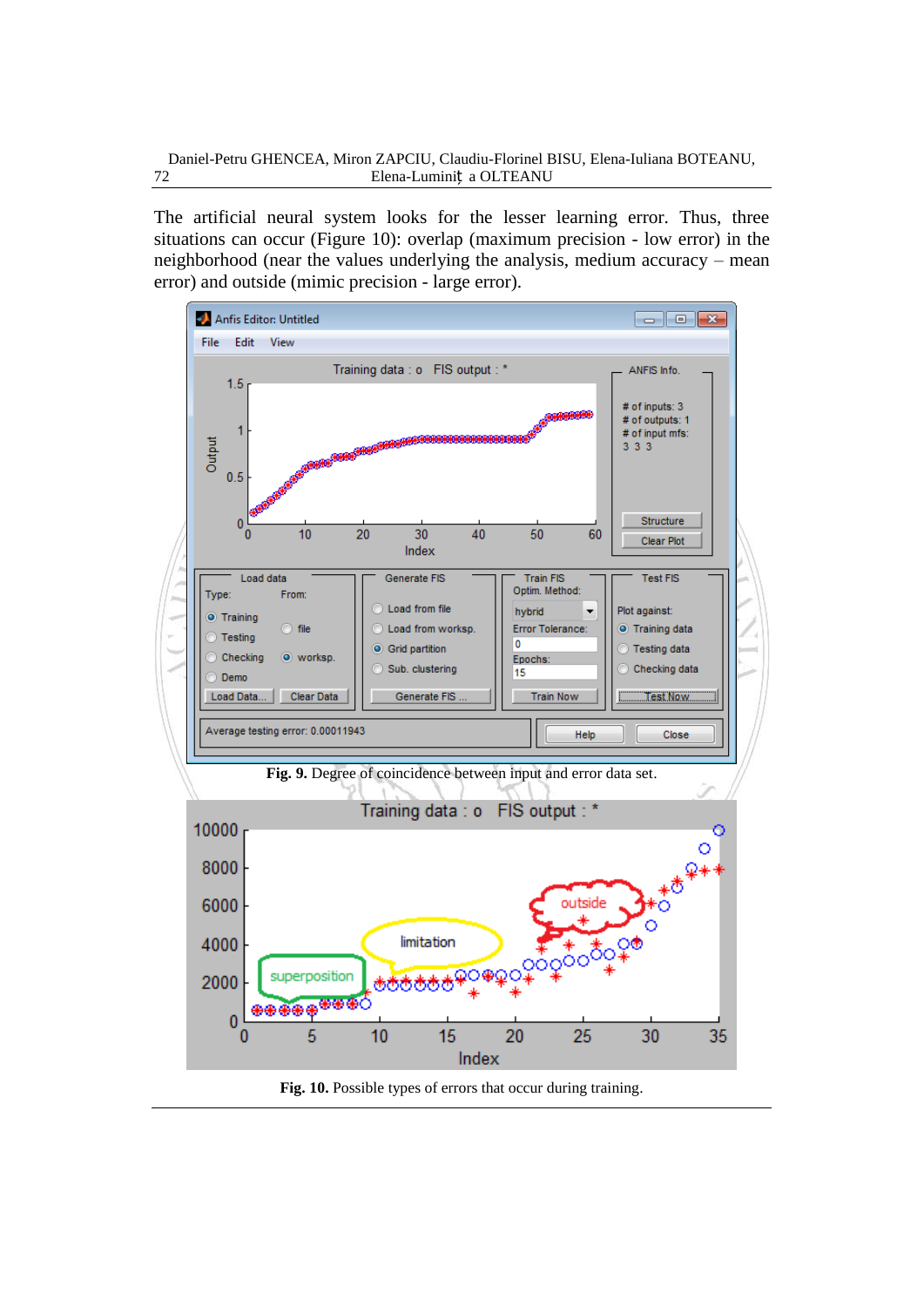ANFIS based on the  $[59\times3]$  matrix, which represents the input variables, has produced a set of 19 rules that underlie the results forecast for BV. A number of 8 rules were eliminated because the physical significance of the result was impossible (back vibrations 0 or negative).

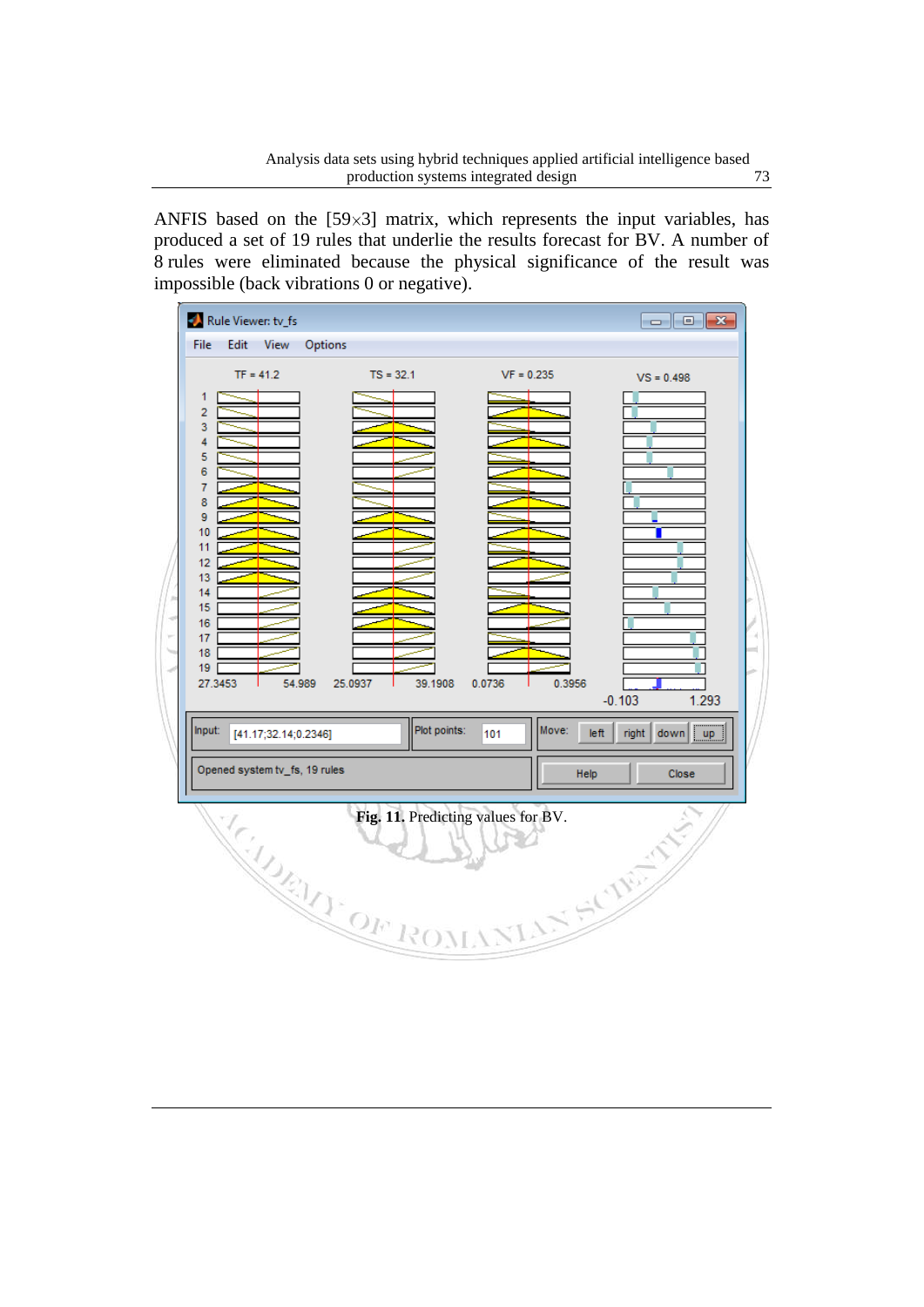

Daniel-Petru GHENCEA, Miron ZAPCIU, Claudiu-Florinel BISU, Elena-Iuliana BOTEANU, 74 Elena-Luminiț a OLTEANU

**Fig. 13.** The 3D shape of the input variable surface variable of the input variables.

Analysis Fig. 13 is made in conjunction with Fig. 14.

The variation dynamics of the FT-BT pair (Fig. 14 a)) tends to focus on the admissible maximum of FT (55  $\binom{0}{0}$ ) for a BV vibration of no more than 1.15 [mm/s]) (Fig. 13 a)).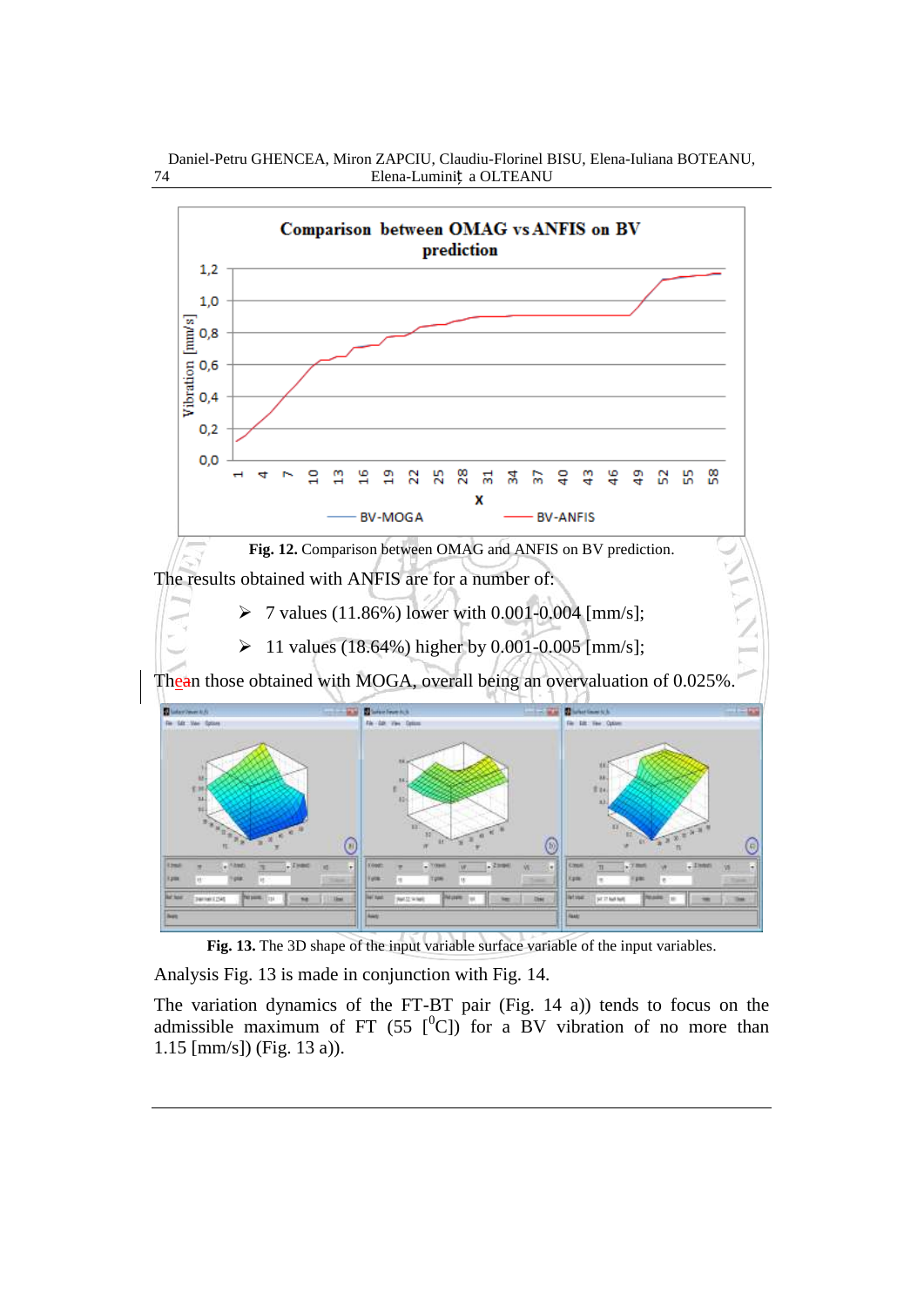In the case of the variation dynamics of the FV - FT pair (Figure 14b) it has a homogeneous distribution for FT across the field and approximately parallel to FV for a variation of BV in the domain  $0.38-0.6$  [mm/s] (Fig. 13 b)) with FV for a variation of BV in the domain  $0.38-0.6$  [mm/s] (Fig. 13 b)) with<br>focus on two peaks, the first of 0.5 [mm/s] for  $FT = 40$  [<sup>o</sup>C],  $FV = 0.4$  [mm/s] focus on two peaks, the first of 0.5 [finites] for  $FI = 40$  [C],  $FV = 0.2$  [mm/s].



**Fig. 14.** Dynamics quiver between input variables.

The variation dynamics of the FV - BT pair (Figure 14c) is composed of 4 directions of the FV to two BT peaks (Fig. 13c)), respectively 33 and 39.5  $\lceil {^0}C \rceil$ .

The FV concentration is observed to temperature scale scales with a tendency to form a parallelism.

# **Conclusions**

Due to the scarcity of genetic algorithms (AG) types, it is difficult to determine which performs the best optimizations.

The analogy of AG building based on the biological reproductive system of individuals leads to 80% eligible results if one single phenomenon/process is analyzed.

In the case of the analysis of an ensemble of interdependence characteristics of correlated systems, the eligible results decrease, due to the limitation of these AG because of their inability to optimize the crosses of individuals of different species but which are in correlation (1).

One such example is that discussed in this article, namely vibration-temperature. It is normal for the increase in temperature to result in the expansion of the bearings and the increase of the vibrations, but the bearing characteristics are removed from the chain, which is why errors occur (2).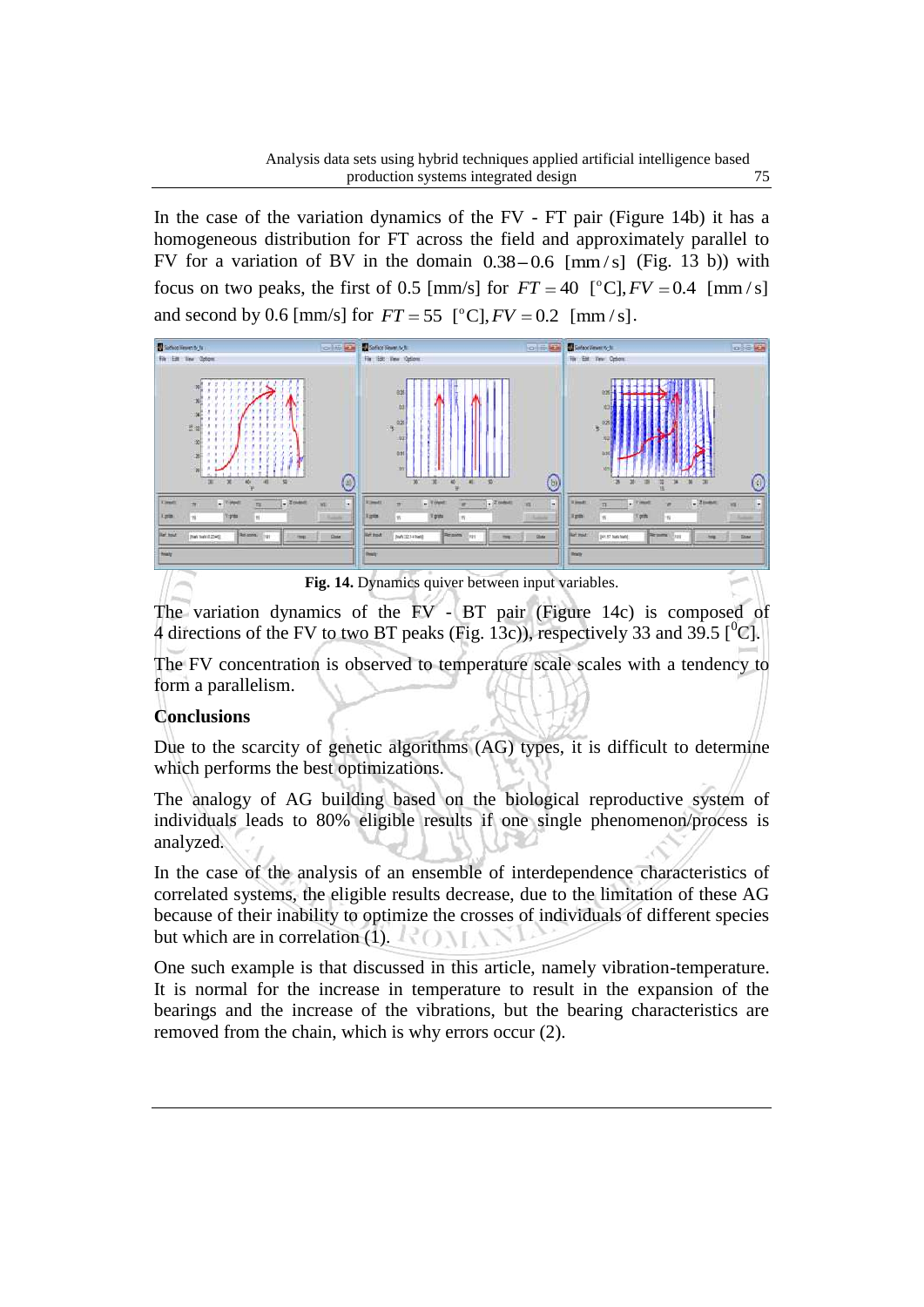An attempt to increase the number of eligible results (increase accuracy / precision) by introducing artificial neural networks (ANN) and fuzzy logic (FL) into the modeling chain can lead to improved results (3).

A very important factor is the type of data underlying the processing.

The AG is the type of equation. In the present report, the equations were extracted based on the temperature/vibration graphs according to the speed.

The type of these equations is greatly influenced by the human factor that can interpret them differently from the researcher to the researcher, which is why there are already errors that are multiplied in cascade if the modeling is of the *polynomial function type-GA-ANN-FL* (4).

The size of thoseese errors is reduced if a short chain of GA-ANFIS or ANFIS is used.

The error rate is reduced when the data series is modeled directly with ANN or FL, as there are no intermediate analysis and optimization models (5).

Considering that often only an overall picture of evolution is desired by the prediction of the analyzed phenomenon characterized by the critical area sizes, the use of such modeling techniques leads to good results to very good depending on the length of the modeling type (6).

## **3. Acknowledgment**

This work was partially supported by the Sectorial Operational Programme for Human Resources Development 2007-2013 of the Ministry of National Educationand Scientific Research, Romania, co-financed by the European Social Fund through the projects POSDRU/187/1.5/S/155420 and POSDRU/159/1.5/S/134197.

# **R E F E R E N C E S**

[1] Alper Seker, Serpil Erol, Reha Botsali, *A neuro-fuzzy model for a new hybrid integrated Process Planning and Scheduling system*, Expert Systems with Applications 40 (**2013**) 5341– 5351, [http://www.sciencedirect.com/science/article/pii/S0957417413002303.](http://www.sciencedirect.com/science/article/pii/S0957417413002303)

[2] Min-Yuan Cheng, Hsing-Chih Tsai, Erick Sudjono, *Evolutionary fuzzy hybrid neural network for project cash flow control*, Engineering Applications of Artificial Intelligence 23 (**2010**) 604– 613, [http://www.sciencedirect.com/science/article/pii/S0952197609001511.](http://www.sciencedirect.com/science/article/pii/S0952197609001511)

[3] Florentin Smarandache, Neutrosophic Set – A Generalization of the Intuitionistic Fuzzy Set, [http://fs.gallup.unm.edu/ScArt2/IFS-generalized.pdf.](http://fs.gallup.unm.edu/ScArt2/IFS-generalized.pdf)